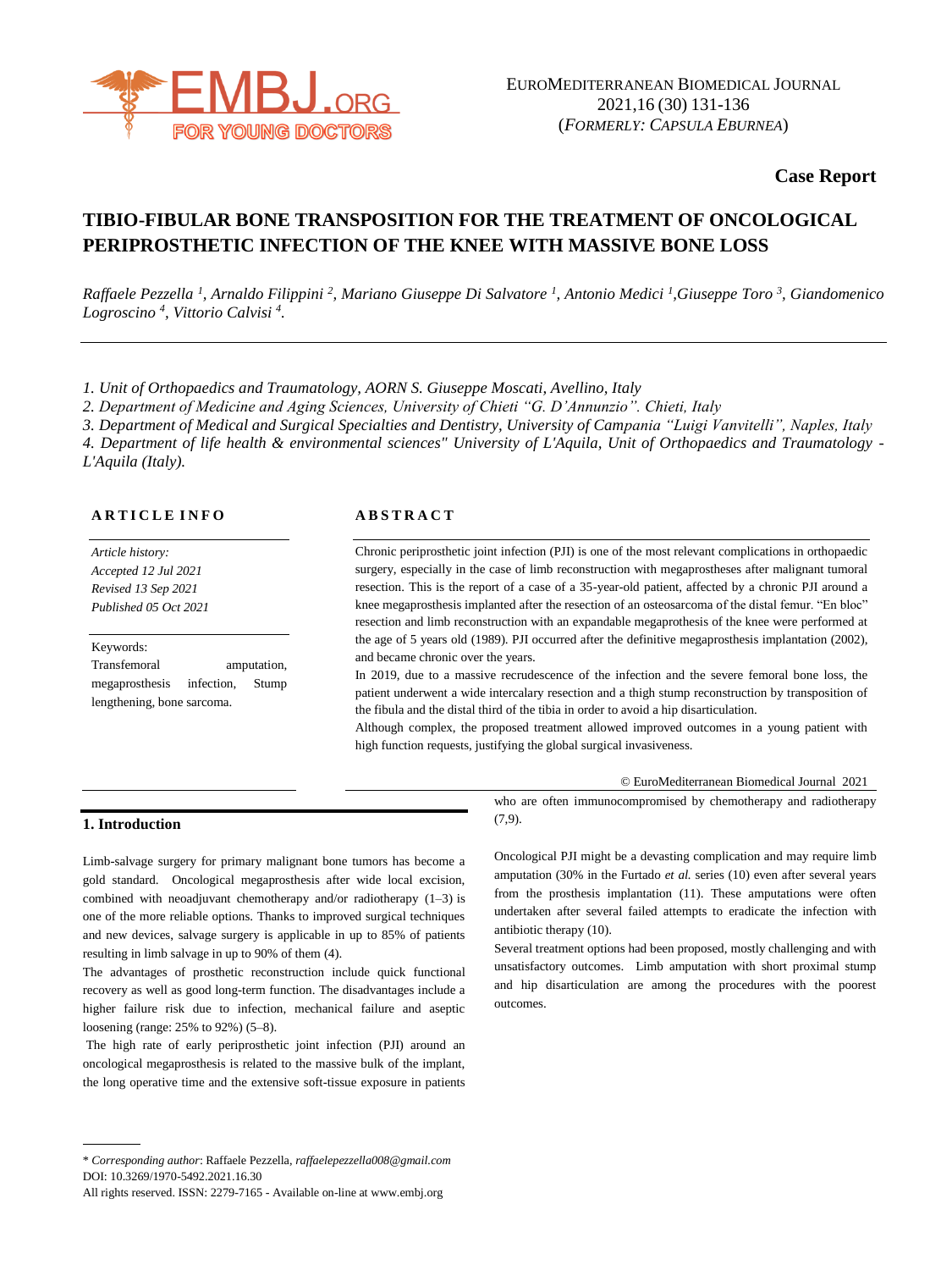#### **2. Material and methods**

This report describes the case of a 35-year-old patient affected by chronic oncological PJI of the knee that occurred around a megaprosthesis implanted for osteosarcoma (Fig. 1) of the distal femur.

In 1989, the patient underwent "En bloc" resection of the distal femur and proximal tibia, on safety margins, and to limb reconstruction with expandable megaprothesis (Fig. 2).



**Figure 1. The neoplastic lesion at the beginning in October 1988**



**Figure 2. Expandable prosthesis at the time of implantation in 1989**

A specific neoadjuvant and adjuvant chemotherapy was also started after tumor resection. During the following years the patient underwent various procedures in order to expand the megaprosthesis to assure limb length throughout the developmental age (**Fig. 3**). In 2002, a definitive knee custom made megaprosthesis with a femoral and tibial long stem was implanted. 3 months after the last surgery the patient started to complain of knee pain, limited function, swelling and developed a secreting fistula.

An infection sustained by a methicillin-resistant *Staphylococcus Aureus*  was detected. Several unsuccessful attempts to eradicate the infection were performed during the following years surgically (1 DAIR, 1 one – stage, 5 two stage revision, 2 local muscular flap) and pharmacologically.

Therefore, a chronic suppressive antibiotic therapy (based on  $1 \times 160/800$ mg Trimethoprim/Sulfamethoxazole tablet 3 times/day and  $1 \times 100$  mg Minociclyne tablet twice/day) was started from August 2016. A remission of the clinical signs of infection was achieved but without complete negativity of the serum biomarkers of infection erythrocyte sedimentation rate (ESR) and C reactive protein (CRP). In September 2018, a new recrudescence of the infection with appearance of a new fistula occurred. Obviously, the serum biomarkers started to increase constantly from that date.

X – Rays performed at that time showed a wide bone resorption of the proximal femur while the remaining part of the bone was occupied by both the bone cement and the prosthetic stem (Figures  $4 - 5$ ).

Moreover, an impressive alteration of the bone structure of the tibia up to the middle third was also observed. The tibial stem was displaced posteriorly, infixed into the posterior part of the tibial shaft. Considering the poor bone quality and the presence of an active infection, the patient decided to undergo lower limb amputation. However, to avoid a hip disarticulation or a very high transfemoral resection, an intercalary transknee resection was performed. Subsequently, to improve the length of the femoral stump, a turn-up vascularized fibula and vascular tibial pilon were planned by a multidisciplinary team composed of 3 orthopedics and 1 plastic surgeon.

#### *Surgical procedure.*

The patient was in supine position, all the fistula traits were removed and the megaprosthesis was explanted using a large surgical approach. An aggressive debridement of the remaining periprosthetic tissues was performed. The cement was carefully removed from both the femoral and tibial canals and an amputation of the tibio-astragalic joint was also perfomed.



**Figure 3. Expandable prosthesis in the elongation stage**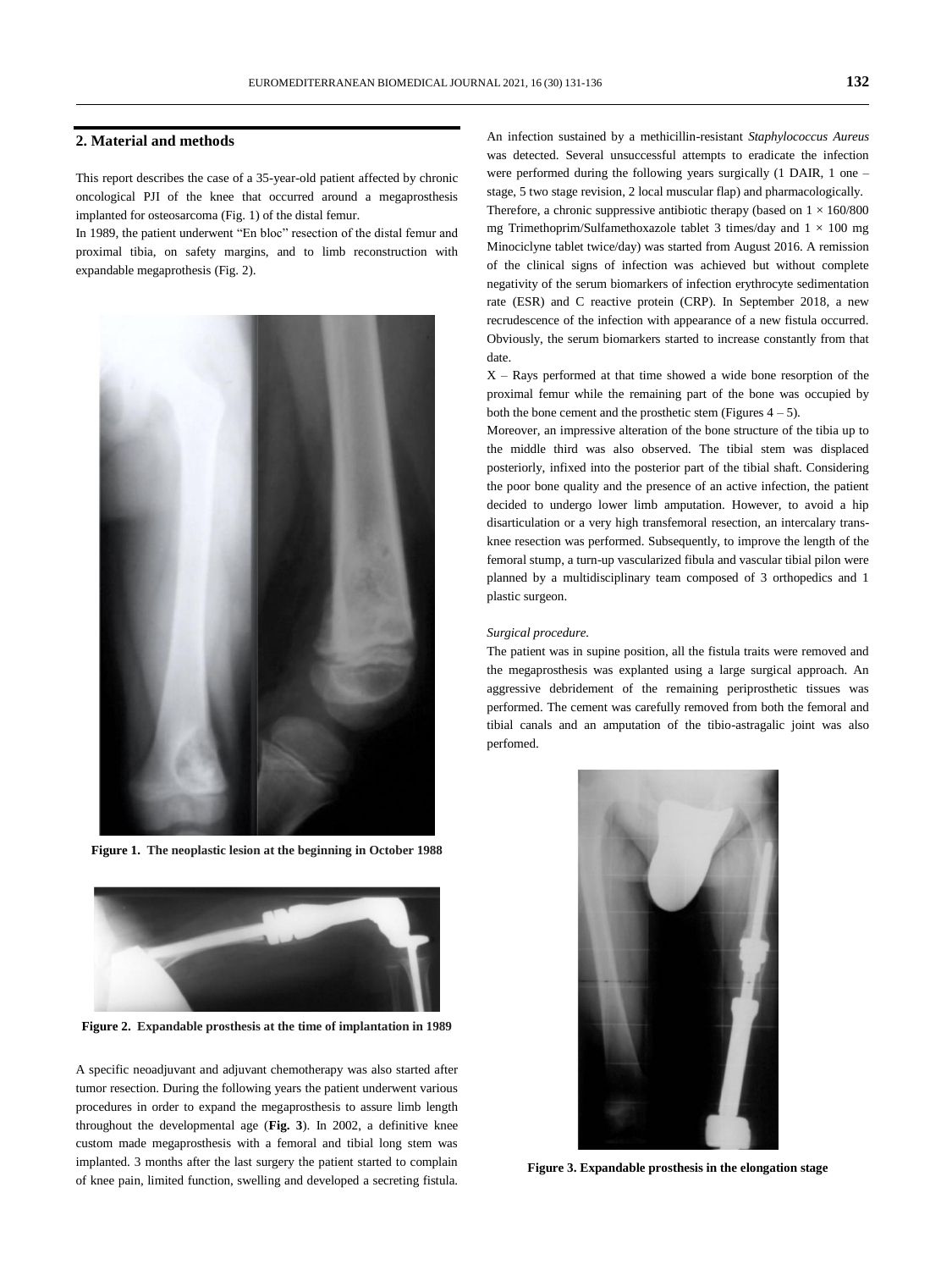A vascularized fibula bone graft was then prepared and grafted by turning it proximally and introduced within the femoral shaft.

In order to increase the strength of the distal femoral stump, the tibial pilon was also isolated within its vascular axis, turned proximally and fixed to the fibula with two cortical lag screws. The adductor muscles were attached to the lateral part of the tibia. Finally, a reconstruction of the anterior portion of the thigh was performed using the posterior leg muscles to provide an adequate muscular coverage of the distal bone surfaces (Fig 8).



**Figure 4-7. The condition of the implant when decided for the amputation**



**Figure 8. Schematic representation of surgery.**

#### *Post-operative protocol and follow-up.*

An antibiotic therapy ( $1 \times 600$  mg Linezolid tablets twice/day) was started just after the surgery and prolonged for up to 8 weeks. A specific rehabilitation protocol was started since the discharge from the hospital. Clinical and X-ray evaluations were performed every 3 months.

Wound healing was achieved without major complications and the definitive prosthesis was dressed 10 weeks after the surgery. Full weightbearing walking was allowed at 8 weeks after surgery. The patient returned to his work as an orthopedic surgeon 4 months after the surgery (**Fig. 6**). At the last follow-up, after 18 months, an excellent osteointegration without signs of resorption of the graft were observed. Clinically, the patient showed a good functional recovery (Fig 9.) measured with SF12 (PCS-12 (Physical Score): 53.18791MCS-12 (Mental Score): 60.17871) and Berg Balance Scale (50 pt) without any sign of recurrence of the infection. An RX evaluation of fibula integration is yet to be assessed at six months (fig. 10) and at two years (fig.11).



**Figure 9. Daily activity at 18 months after surgery**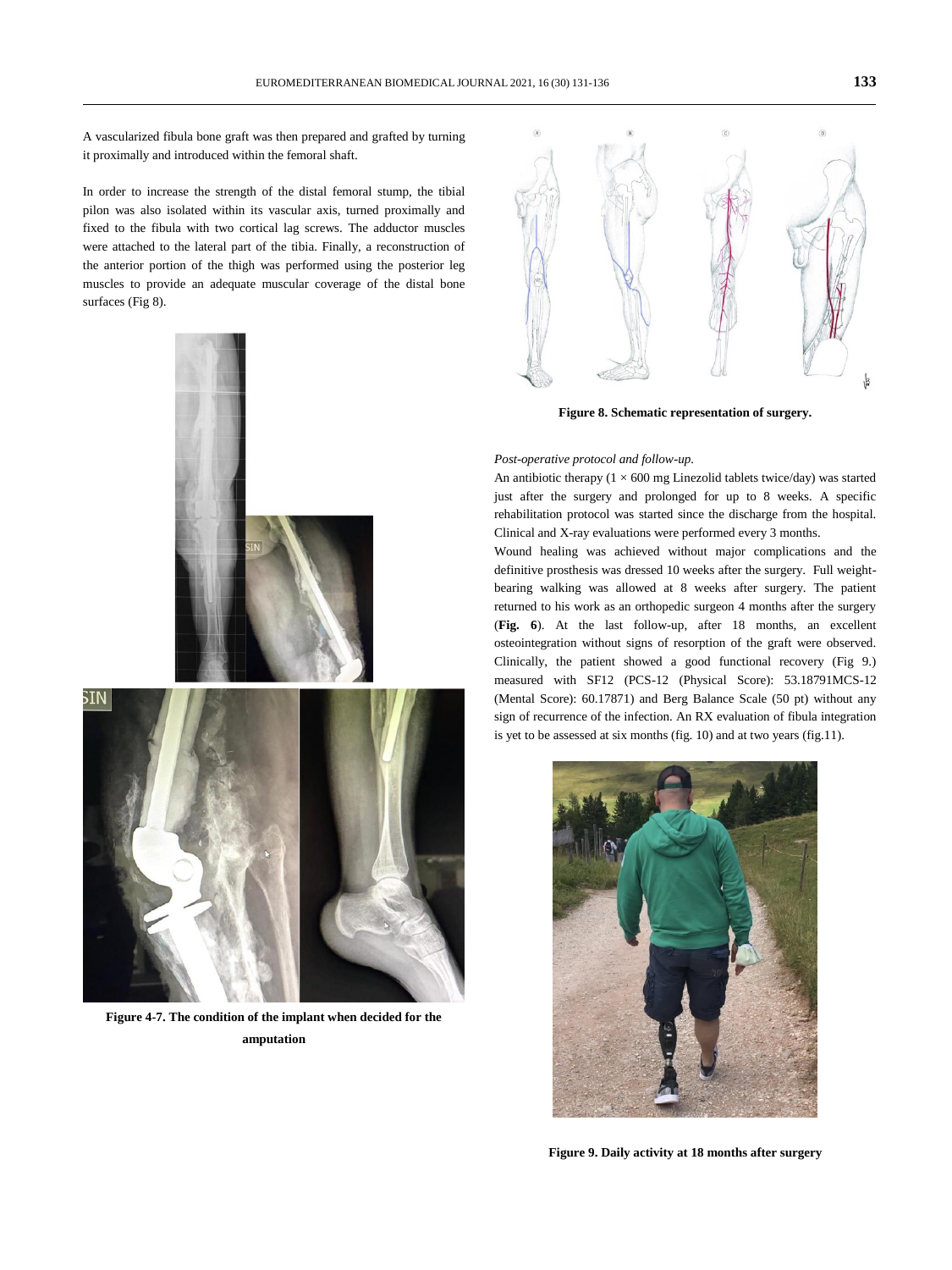

**Figure 10. RX at six months after surgery**



**Figure 11. RX at two years after surgery in AP and LL**

#### **3. Discussion**

Oncological PJI was reported as the most common reason of prosthetic failure (8.3%) in a meta-analysis conducted by Henderson *et al.(12).* The treatment of oncological PJI is very demanding both for the patient, who faces very debilitating physical and psychological conditions, and the surgeon(13). Moreover, the occurrence of an early infection may also delay the adjuvant chemotherapy administration and require further surgical procedures.

Grimer (11) stated that the overall oncological megaprosthesis infection rate at 25 years was 26%, which is greater than the one described by any other author, including the previously reported infection rate of 11% (6,9,14). Jeys *et al.* assessed that the risk of infection does not decrease with time, but it remains unaltered at approximately 1% x year of megaprosthesis life(14,15).

Although total femur endoprosthesis (TFEPR) was considered a reliable option(16) for reconstruction of massive femur bone loss, and with satisfactory survivorship, we decided not to perform a two-stage revision with a TFEPR, to avoid a massive disruption of the proximal femur that might have impaired the use of a subsequent external prosthesis in case of limb amputation. In fact, TFEPR presented a high complication related mainly to age at initial reconstruction (16,17).

In case of oncological PJI of the knee, the amputation is a very effective and valid option. In these cases, the length of the stump is crucial for the final outcome. Several techniques for the creation of longer stumps have been described including the turn-up bone flap technique for the belowknee lengthening, and the femoral elongation by distractive external fixation(18–20).

In the present case report, considering the multiple unsuccessful surgical treatments to treat osteomyelitis  $(>10)$  and the patient's needs, we chose to provide infection eradication and stump elongation in a single-step surgery based on an intercalary, interjoint resection and reconstruction of a longer thigh stump with the rotation of a vascularized fibular graft augmented by a tibial one.

There are several theoretical advantages of a one-stage reconstruction: (1) the achievement of bone loss reconstruction and soft-tissue coverage of the stump at the same time; (2) prevention of adjacent soft-tissue and recipient vessel scarring and reduction of surgical trauma on soft tissues; (3) reduction of the need of repeated microvascular tissue transfers; (4) early bone structural stability; (5) promotion of bone union; (6) eradication of the infection; (7) reduction of the overall healing time of severe complex injuries of the lower extremities (15).

The length of the residual femur substantially influences proprioception and gait kinematic following transfemoral amputation, and it seems to be a prominent factor over femoral orientation to patients' outcomes. Furthermore, the patient suffered a massive loss of muscle tissue, due to tumor radical excision and to the several surgical treatments. Therefore, we decided to create a longer stump that allowed an improved function, fit and comfort of the prosthesis.

In fact, several authors underlined that the length of the stump positively correlates with the energy expenditure of the patients and with the best fit and functionality of the external prosthesis (21–28). Moreover, an increased residual limb length is more beneficial for gait parameters, prevention of contractures and improvement of the lever arm(29).

The rotation of the vascularized bone grafts was preferred for the stump reconstruction because they had a lower risk of resorption, present good mechanical strength that allow for rapid bearing, are more resistant to infection, and are associated with rapid remodeling and hypertrophy (30– 32)

Moreover, the use of a myodesis with the insertion of the distally detached adductor magnus muscle to the lateral femoral bone, resulted in a stronger stump with good muscle balance, and an improved prosthetics fitting, as previously reported (21).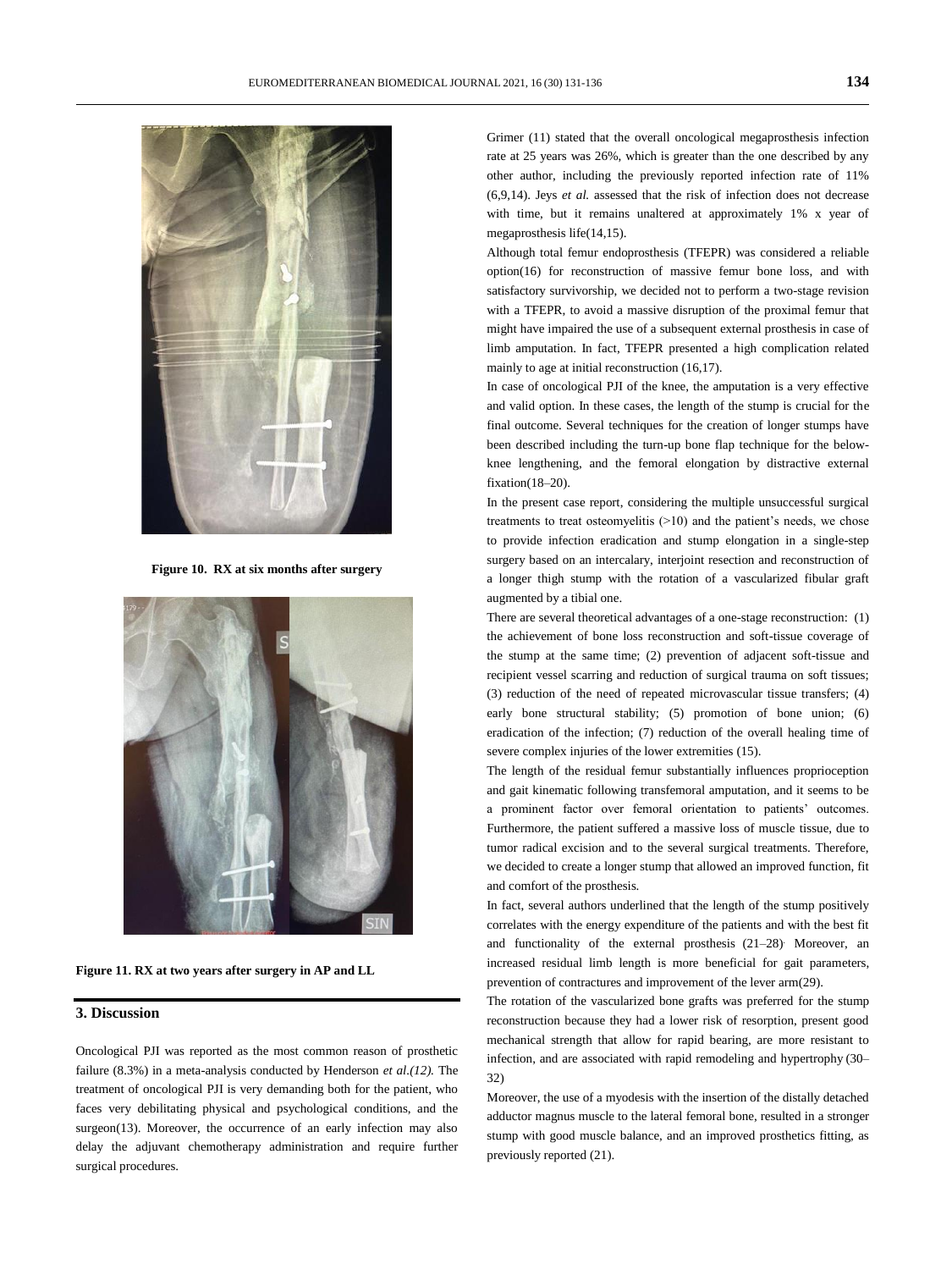Long bone reconstruction using an autologous vascularized fibular graft is a reliable technique providing satisfactory functional results. The fibula flap has a lower infection rate than traditional allograft reconstruction. There is a high rate of bone union, and functional outcome is good.(33– 37)

To the best of our knowledge, this is the first description of a technique of reconstruction of the femoral bone length through the rotation of the fibula and the tibial pilon on their vascular peduncle.

## **4. Conclusions**

Although the described technique is technically demanding and requires long operating time and a highly qualified surgical team, the reconstruction of a longer thigh stump through the rotation of the fibula and the tibial pilon on their vascular peduncle was effective and reliable, assuring good and long-lasting functional results, thus improving the patient's quality of life. Obviously, the standardization of the proposed technique needs larger cohort studies.

#### **References**

- 1. Yang Y, Han L, He Z, Li X, Yang S, Yang J, et al. Advances in limb salvage treatment of osteosarcoma. J Bone Oncol. marzo 2018;10:36–40.
- 2. Ueda T. UT. Development of Multidisciplinary Approach for Bone and Soft-tissue Sarcomas in Japan. Austral - Asian J Cancer. gennaio 2010;9(1):27–40.
- 3. Bielack SS, Hecker-Nolting S, Blattmann C, Kager L. Advances in the management of osteosarcoma. F1000Research. 25 novembre 2016;5:2767.
- 4. De Gori M, Gasparini G, Capanna R. Risk Factors for Perimegaprosthetic Infections After Tumor Resection. Orthopedics [Internet]. gennaio 2017 [citato 30 maggio 2021];40(1). Disponibile su: http://journals.healio.com/doi/10.3928/01477447-20161128-01
- 5. Capanna R, Morris HG, Campanacci D, Del Ben M, Campanacci M. Modular uncemented prosthetic reconstruction after resection of tumours of the distal femur. J Bone Joint Surg Br. marzo 1994;76(2):178–86.
- 6. Jeys L, Grimer R. The Long-Term Risks of Infection and Amputation with Limb Salvage Surgery Using Endoprostheses. In: Tunn P-U, curatore. Treatment of Bone and Soft Tissue Sarcomas [Internet]. Berlin, Heidelberg: Springer Berlin Heidelberg; 2009 [citato 30 maggio 2021]. pag. 75–84. (Recent Results in Cancer Research; vol. 179). Disponibile su: http://link.springer.com/10.1007/978-3-540- 77960-5\_7
- 7. Capanna R, Scoccianti G, Frenos F, Vilardi A, Beltrami G, Campanacci DA. What Was the Survival of Megaprostheses in Lower Limb Reconstructions After Tumor Resections? Clin Orthop. marzo 2015;473(3):820–30.
- 8. Sharma S, Turcotte RE, Isler MH, Wong C. Experience with Cemented Large Segment Endoprostheses for Tumors. Clin Orthop. giugno 2007;459:54–9.
- 9. Jeys LM, Kulkarni A, Grimer RJ, Carter SR, Tillman RM, Abudu A. Endoprosthetic Reconstruction for the Treatment of Musculoskeletal Tumors of the Appendicular Skeleton and Pelvis: J Bone Jt Surg. giugno 2008;90(6):1265–71.
- 10. Furtado S, Grimer RJ, Cool P, Murray SA, Briggs T, Fulton J, et al. Physical functioning, pain and quality of life after amputation for musculoskeletal tumours: a national survey. Bone Jt J. settembre 2015;97-B(9):1284–90.
- 11. Grimer RJ, Aydin BK, Wafa H, Carter SR, Jeys L, Abudu A, et al. Very long-term outcomes after endoprosthetic replacement for malignant tumours of bone. Bone Jt J. giugno 2016;98-B(6):857–64.
- 12. Henderson ER, Groundland JS, Pala E, Dennis JA, Wooten R, Cheong D, et al. Failure Mode Classification for Tumor Endoprostheses: Retrospective Review of Five Institutions and a Literature Review. J Bone Jt Surg. 2 marzo 2011;93(5):418– 29.
- 13. Racano A, Pazionis T, Farrokhyar F, Deheshi B, Ghert M. High Infection Rate Outcomes in Long-bone Tumor Surgery with Endoprosthetic Reconstruction in Adults: A Systematic Review. Clin Orthop. giugno 2013;471(6):2017–27.
- 14. Jeys LM, Grimer RJ, Carter SR, Tillman RM. Periprosthetic Infection in Patients Treated for an Orthopaedic Oncological Condition: J Bone Jt Surg. aprile 2005;87(4):842–9.
- 15. Yazar S, Lin C-H, Wei F-C. One-Stage Reconstruction of Composite Bone and Soft-Tissue Defects in Traumatic Lower Extremities: Plast Reconstr Surg. novembre 2004;1457–66.
- 16. Toepfer A, Harrasser N, Petzschner I, Pohlig F, Lenze U, Gerdesmeyer L, et al. Is total femoral replacement for nononcologic and oncologic indications a safe procedure in limb preservation surgery? A single center experience of 22 cases. Eur J Med Res. dicembre 2018;23(1):5.
- 17. Medellin MR, Fujiwara T, Clark R, Stevenson JD, Parry M, Jeys L. Mechanisms of failure and survival of total femoral endoprosthetic replacements. Bone Jt J. maggio 2019;101- B(5):522–8.
- 18. Wade SM, Harrington C, Fleming M, Potter BK. A Combined Distal Tibial Turn-up Plasty and Intercalary Calcaneal Osteocutaneous Fillet Flap for Salvage of a Transtibial Amputation: A Case Report. JBJS Case Connect. dicembre 2017;7(4):e91–e91.
- 19. Pant R, Younge D. Turn-up bone flap for lengthening the below-knee amputation stump. J Bone Joint Surg Br. marzo 2003;85-B(2):171–3.
- 20. Polfer EM, Potter BK. Turn-up Plasty for Salvage of Transtibial Amputations: An Illustrated Description of the Surgical Technique: A Case Report. JBJS Case Connect. 23 dicembre 2015;5(4):e116.
- 21. Boonstra AM, Schrama J, Fidler V, Eisma WH. The gait of unilateral transfemoral amputees. Scand J Rehabil Med. dicembre 1994;26(4):217–23.